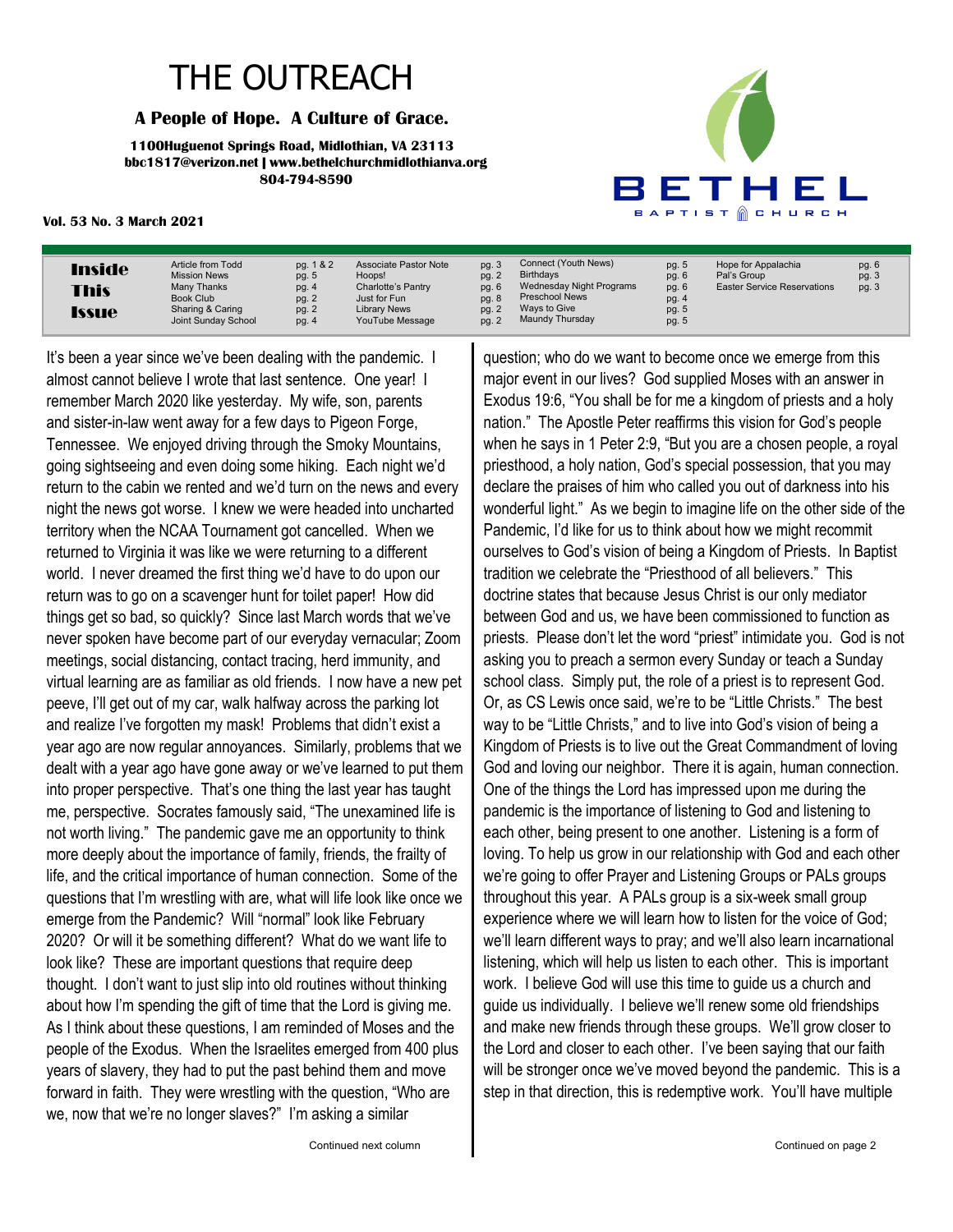#### Continued from page 1

opportunities to be a part of a PALs group this year. We're going to offer them throughout the year, at different times, different days, different venues with different leaders. Please consider this your invitation to be involved in a PALs group this year. The first PALs group will meet on Tuesday March 9th at 11 a.m. in the People of Hope Center. If you cannot make this first group, there will be other opportunities to participate. We will, of course, practice social distancing and we'll wear masks. Perhaps we'll be treated to some warm days and if that's the case we may meet outside. If you'd like to participate please call or email the church office, and we'll get you registered for the group. May God bless you and may God bless Bethel Baptist Church.

*Todd* 

## Book Club News

The Book Club is reading *Miracles and Other Reasonable Things* by Sarah Bessey. Here is what Goodreads says: "Weaving together theology and memoir in her trademark narrative style, Bessey tells us the story of the moment that changed her body and how it ultimately changed her life. She invites us to a path of knowing God that is filled with ordinary miracles, hope in the face of overwhelming evidence to the contrary, and other completely reasonable things."

If you would like a copy of the book,

please contact Gayle Taylor at [revgayletaylor18@yahoo.com.](mailto:revgayletaylor18@yahoo.com) The discussion will take place on May 16 after the worship service. Please bring a bagged lunch and drink to the meeting.

## **Library News**



Miracles

AND OTHER

REASONABLE THINGS Å.

A STORY OF UNLEARNING AND RELEARNING GOD SARAH BESSEY

As I begin to write this newsletter, I am seeing small signs that spring is on the way. Winter is

not my favorite time of the year. However, we are nearing one of the most Holy events in our lives...Easter. How amazing to think of what God and Jesus have done for each of us. Each day we can enjoy the beauty of God's handiwork. Our preschool children have enjoyed reading books about winter and they have enjoyed a couple of snow/ice days off from school and it sounds like more may be on the way. Let's be like children and enjoy the fun of building a snowman or throwing a snowball as we look forward to the warmer days of spring.

## **Hoops! Come Join Us**

We are taking every measure to ensure our students and volunteers stay safe so if you haven't been back to church yet, please consider joining us!



## **Pastor's Message Posted on YouTube**



Great News! The pastors message will be posted on YouTube. It will be available by searching YouTube using Bethel Baptist Church Midlothian Virginia, and the stream to YouTube will be available by 12 a.m. on Monday morning each week.

## **Sharing and Caring Monday Small Group**



The "Sharing and Caring" group will not meet in March due to the continued rise in Covid cases. We will re-evaluate in April and keep you posted. For more information, please contact Bruce Bartlam at 804-739-2936.

## **Easter EGGstravag**

We won't be able to hold our annual Easter Egg hunt this year, but that won't stop us from sharing the Gospel with our community! We are pleased to announce that this year we will be hosting an **Easter EGGstravaganza**! This will be a drive-thru experience that teaches Jesus' Resurrection Story. Families will collect a number of eggs and each egg contains an



element representative of the Easter story. Once the family collects their eggs they will be able to retell the story of Easter over and over. Of course, there will be candy and goodies, but most importantly those who attend will leave with the Gospel in their Easter baskets! Stay tuned for more details! We hosted a phenomenal Trunk-or-Treat and I know we can do the same with this! **BUT**…**We need your help!**  Please consider helping in one of the following ways:

- stuffing eggs
- candy donations
- volunteering to serve on March 27
- set up/break down
- host a station (10)

If you can help in any way, please text or call Lauren Moore at 804-337-1497

Barbara Bell, Media Director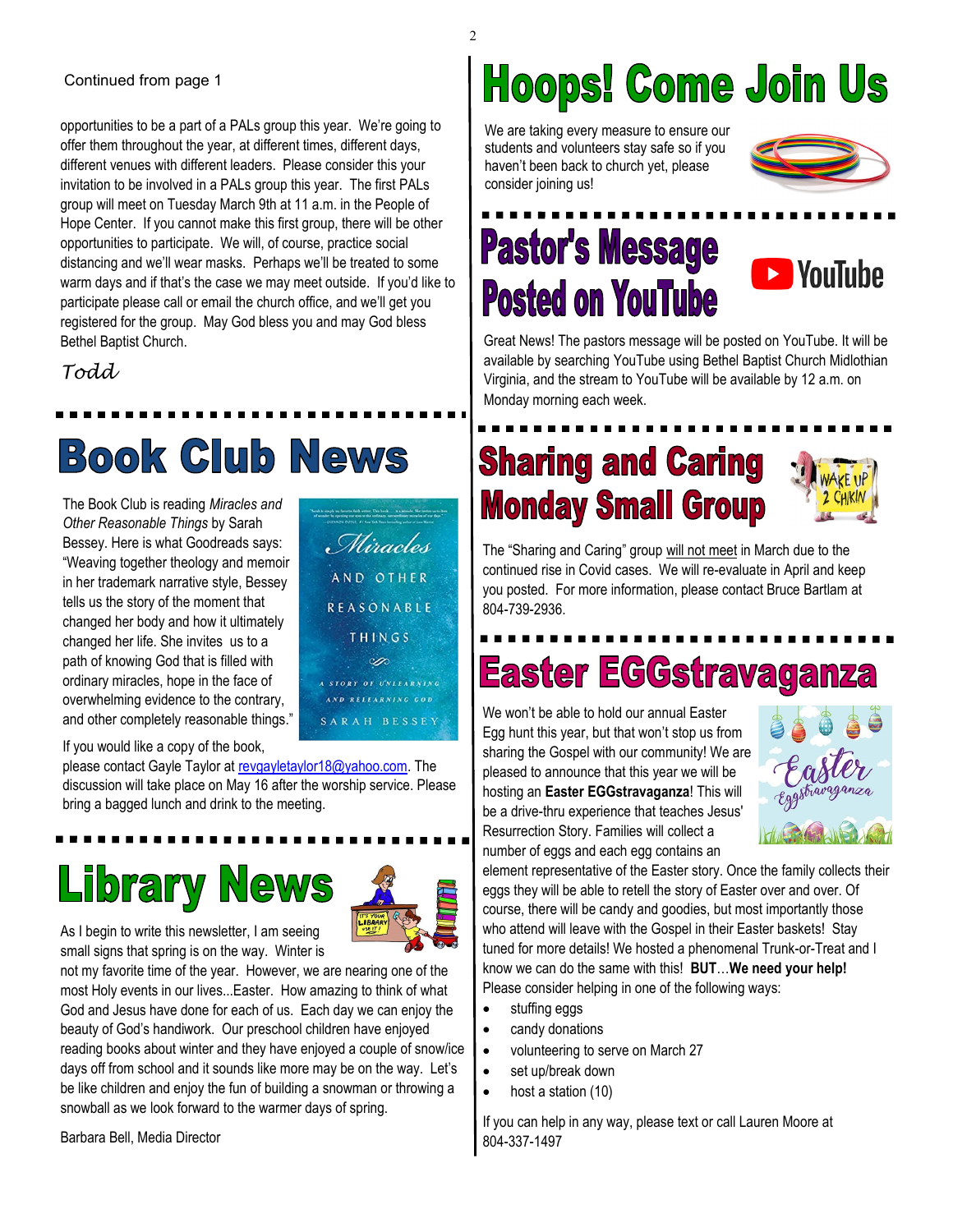*A Note From Your Associate Pastor and Music Minister by Gayle Taylor* 



"Shadow of the Cross: What Matthew Saw" by Gayle Taylor

We began our Lenten Journey on Ash Wednesday, February 17. That day we reflected on our sin and mortality and possibly marked our foreheads or hands with the sign of the cross. That symbol has worn off by now, but its presence lingers as we follow Jesus' footsteps in the next few weeks. The Gospel of Matthew gives us a unique account of the events that lead us from the celebratory streets of Palm Sunday to the mountain in Galilee. Notice the shadow of the cross over each part of this journey.

On Palm Sunday, we accompany Jesus through the streets of Jerusalem. We hear the crowds hail him "Hosanna to the Son of David! Blessed is he who comes in the name of the Lord!" Soon after, however, as he continues to perform miracles and to teach, the chief priests and the Pharisees question Jesus' authority and plot schemes that will lead to his arrest. Still, Jesus continues to tell parables and to forewarn about the end of the age. He predicts various signs such as deceivers, wars, earthquakes, and famines that will and must take place. He urges his followers to be alert, to be vigilant, and to preach the gospel to the world.

We follow Jesus and his disciples as they prepare for the Passover celebration. A woman in the town of Bethany anoints Jesus' head with expensive perfume. Although the disciples complain about the waste of such an expense, Jesus informs them that this was done to prepare his body for burial.

We watch in horror as Judas negotiates a fee for turning over Jesus to the chief priests. Thirty pieces of silver is the price that Judas accepts as he watches for an opportune time to betray the One with whom he had lived and ministered.

We celebrate the Last Supper with Jesus and his disciples during Passover. It is an intimate supper with Jesus using the bread and wine to represent his body and blood. These supper elements symbolize the sacrifice that Jesus soon will make for the forgiveness of sins. On that same evening Jesus delivers hurtful predictions. He says that someone in the group will betray him and that Peter will deny him three times.

Even as he speaks to them, Judas appears with the chief priests and a large and armed crowd. He identifies Jesus with a kiss and Jesus is arrested. Then the disciples fled the scene. We, along with Peter, watch the perverse courtroom scene: false witnesses and despicable actions. Later Peter denies Jesus three times, just as Jesus had predicted.

The next morning, the chief priests and elders bind Jesus and hand him over to Pilate. Judas realizes what he has done and tries to undo the events that he has put into place by returning the silver. It is too late, though. He throws the money into the temple and hangs himself. Pilate questions Jesus but finds no fault with him and wants nothing to do with him. He allows the crowd to decide Jesus' fate. The crowd Continued next column

#### says, "Crucify him!"

We watch Jesus being led away where the soldiers mocked him, spit on him, and hit him. They force another man, Simon, to carry the cross until they came to Golgotha. There they crucify Jesus. Passersby yell insults at him. From noon until three in the afternoon it is dark.

Finally, Jesus cries out to God. After crying out again, he dies. Immediately, the curtain in the temple tears, an earthquake happens, and tombs open. The guards, terrified of what they are seeing, attest that Jesus is the Son of God.

That evening, Joseph of Arimathea, goes to Pilate and asks for Jesus' body so that he can bury him. Joseph, himself, wraps Jesus' body and puts him into the tomb that he had cut out of rock. He rolls a huge stone over the entrance.

On the first day of the week, Mary Magdalene and the other Mary go to the tomb. An earthquake occurs and an angel rolls back the stone. The angel tells the women that Jesus has risen and that they are to report this to the disciples. As they run for Galilee, Jesus meets the women and tells them not to be afraid, but to go to the disciples, saying that they will see him in Galilee. On a mountain in Galilee, the eleven disciples do meet Jesus. They worship Him, though some doubt. Jesus claims His authority over heaven and earth and tells them to make disciples of all nations. He promises to be with them, "always, to the very end of the age."

The shadow of the cross looms over us today. As we reflect on the last weeks of Jesus' life on earth, we revisit His anguish and betrayal, but we also see His purpose: Jesus was born in order to die for us. In the nativity scene in Matthew, we read that an angel told Joseph to name the baby Jesus "because he will save his people from their sins." Jesus did save his people from their sins… on a cross. That image should be ever before us as we follow His instructions to tell His good news to others.

## **PALs Group Meeting (POH) Tuesday, March 9th, 11 am**

Please consider being involved in a PALs group this year. A PALs group is a six-week small group experience where we will learn how to listen for the voice of God and we'll learn different ways to pray. The first PALs group will meet on Tuesday March 9th at 11 a.m. in the People of Hope Center. If you cannot make this first group, there will be other opportunities to participate. We will, of course, practice social distancing and we will wear masks. If you would like to participate, please call or email the church office.

## **Easter Worship Service 10:30 a.m.**

Easter is Sunday, April 4. We are asking that you call and reserve your seats. They will be set up according to the number you reserve and they will be socially distanced from others, (like we did for the Christmas Eve Service.) The deadline to reserve seats is March 31.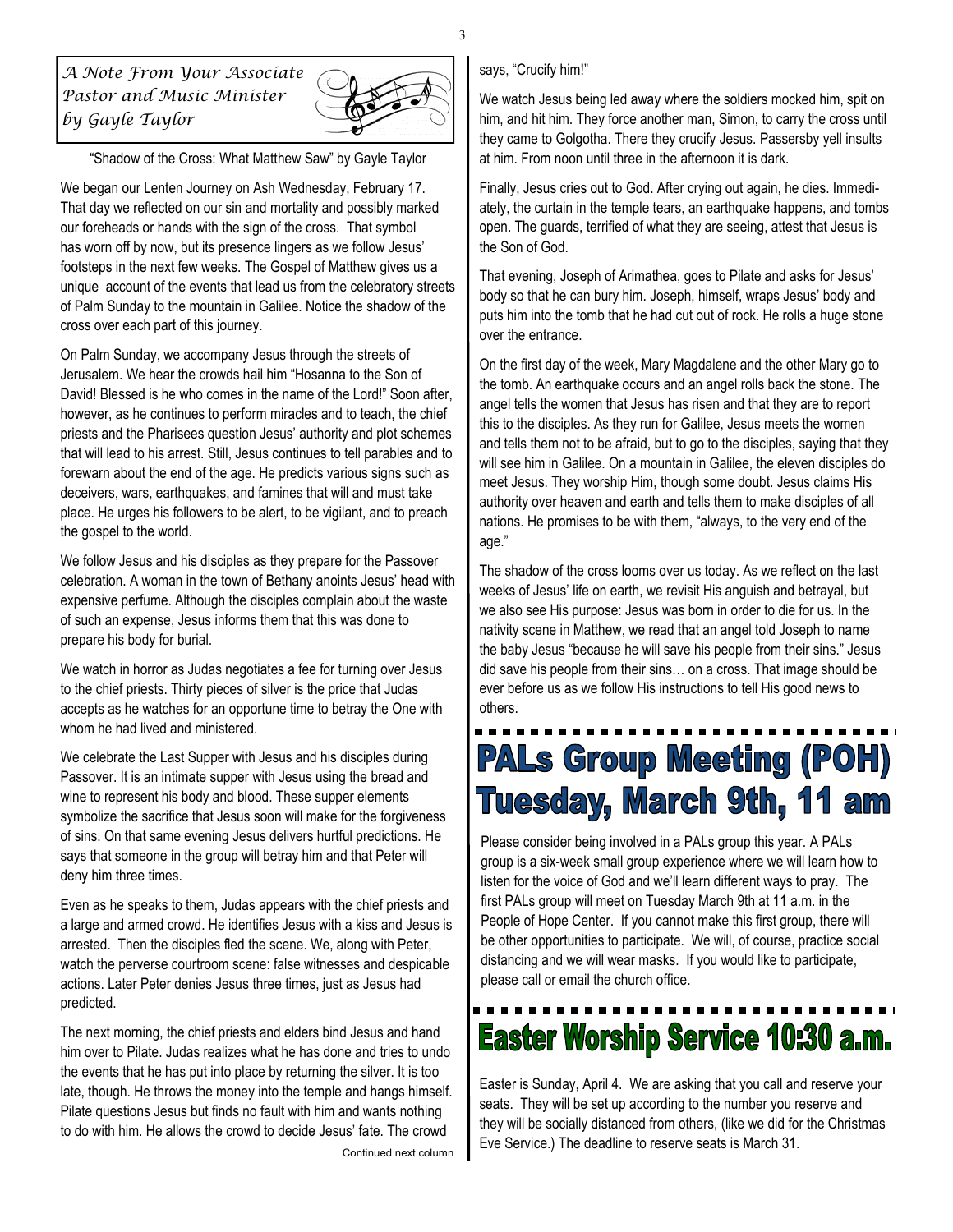## **Many Thanks**

#### Dear Bethel Church Family,

Russell & I would like to thank you for the yummy snack basket. It was beautiful and we had so many choices to enjoy. We would also like to thank everyone for their prayers, many beautiful cards, phone calls and messages. This has really been hard but we will make it with our loving Bethel Church Family and the Good Lord's help. Thank you God for all your blessings to Russell & I. For giving us strength each day and for all our friends and family who make life more meaningful.

God Bless each one of you and always! May we have a better 2021. Russell & Susan Wright

#### Dear Bethel Baptist Family,

Nate and myself wanted to express our gratitude for our church family. You all have always been so loving, supportive and we knew what a special family we found the first time we walked into Bethel. Thank you all so much! And thank you for the yummy fruit and snack basket too!

Love, The Meads (Nate, Andrea, Rylan, Elliemae and Waylon)

#### ----------

#### Dear Bethel Baptist Church Family,

There are no words to thank you all for your love, prayers, calls, and cards for me these last couple of months. It is such a blessing to be a member of the fellowship of our Bethel family. Thank you each and everyone and I look forward to our return to full services, full fellowship and continued love to one another.

God Bless, Shirley Lewis

#### Dear Bethel Baptist Church,

We would like to thank everyone who sent us a card or email on the death of Rodney's sister. They were very much appreciated and we hope that someday soon we can thank you in person.

Rodney and Mary Smith

#### Dear Bethel Church,

Just wanted to thank all of my church family for the wonderful gifts donated for my grandson. We appreciate all the things more than you know. Thanks for being such a blessing in our lives.

Carrie Persichini and Family

Dear Todd, Gayle, Cathy and loving Bethel Family,

Thank you so much for the beautiful celebration of Ralph's life and for the generous donation of Bibles to the Gideons in his memory. Also, thank you for all the prayers, calls, cards of comfort and the delicious food. Your kindness, support and sympathy has given us comfort during this difficult time and is more deeply appreciated than any words of thanks can ever express, and will always be remembered. I feel so blessed to have such a caring and loving church family.

Love & Blessings, Pat Reynolds and Family



## By Carter Cosgrove Preschool Director

March is roaring in like a lion and we are hoping the Leprechauns will bring Spring and warmer weather to us soon! Who knew that one year ago our lives would change so drastically. I am happy to say that Bethel Baptist Preschool has weathered this storm and is thriving! Looking forward to the new beginnings!

Open registration began February 1st for the 2021/2022 school year for our church families and students of the preschool. Registration became open to the public on February 15<sup>th</sup>. We are steadily receiving inquiries making our new school year look very promising. If you know of anyone who is looking for a preschool, please be sure to mention us. Spots are filling up fast!

The preschool always likes to honor our parents but this year things must be done a bit differently due to COVID-19. Instead of hosting our annual Dads' night we will be celebrating them from afar. Our children will be making special gifts for their fathers and father-like figures to let them know just how much they are appreciated and loved. These items will be sent home with special messages straight from a child's heart.

The preschool will be having our annual spring pictures. Jennifer Gavin from Jennifer Gavin Photography will be taking spring pictures with our preschoolers on Thursday, March 18th. The kids get so excited to get all dressed up and smile for the camera!

During the month of March, we will be learning the true meaning of Easter. Each class will have their own Easter celebration along with an Easter Egg Hunt on Thursday, April 1<sup>st</sup> during their class snack times.

The Preschool will be closed from Friday, April 2nd through Sunday, April 11<sup>th</sup> for Spring Break. We look forward to seeing everyone back in the classrooms on Monday, April 12<sup>th</sup>. Please have a safe and relaxing break.

As always, my staff and I would like to thank you again for all the support you give to the Preschool. You are the reason we are the program we are today!

## **Joint Sunday School** 9:30 a.m. Historic Sanctuary

Join us each Sunday at 9:30 a.m. in the historic sanctuary, in person or on Zoom for our joint Sunday School class. Our teachers are Sherwood Dance, Gayle Rogers, David Grubbs, John Pulley, Mike Rider and Howard Humphreys. They will be rotating each week and they are teaching from the Formations Adult Bible Study. If you need a book, you may pick one up in the church office or there are some in the historic Sanctuary.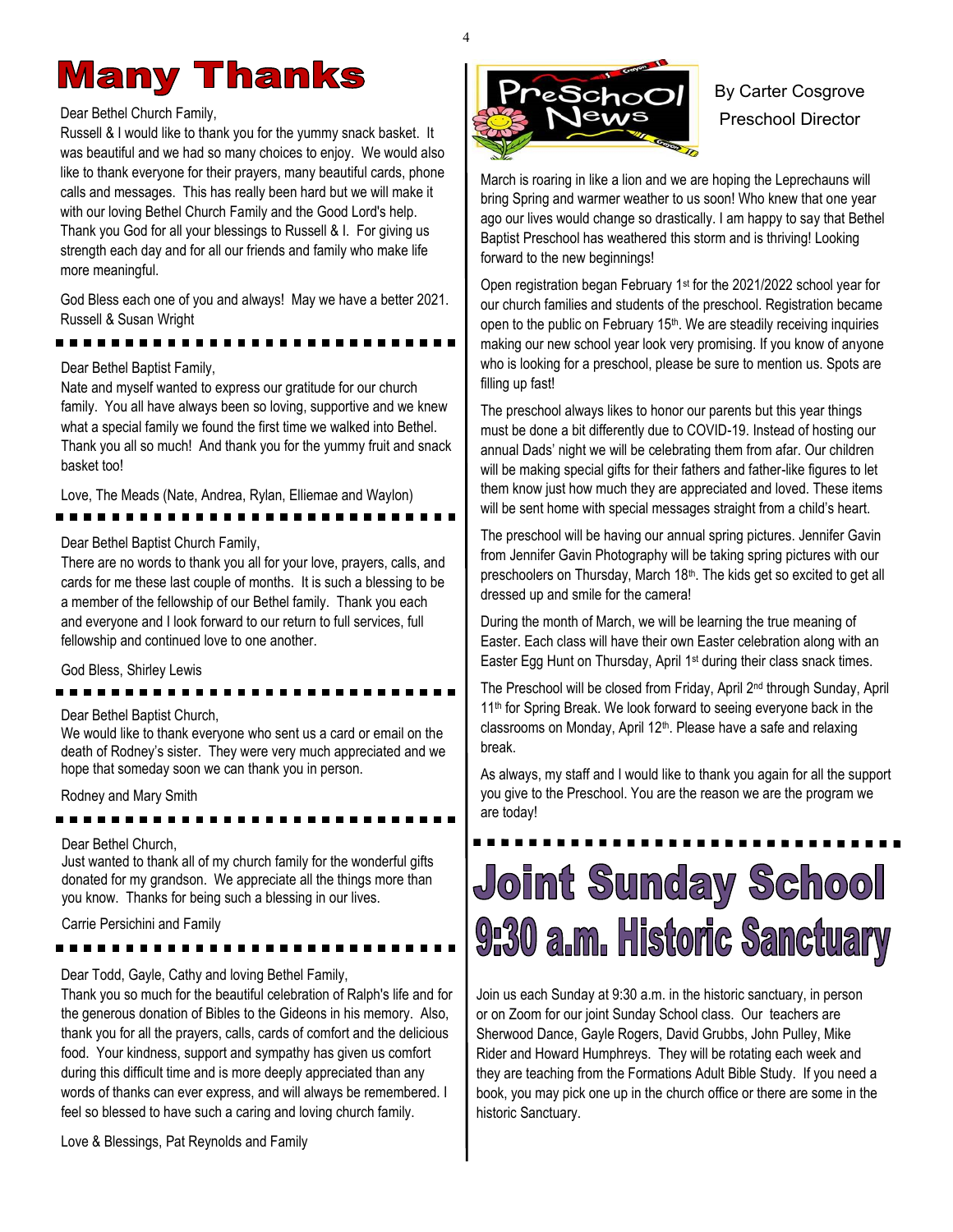## **Youth News Connect**

by Lauren Moore

In an ongoing effort to equip our students to pursue Jesus on their own, I recently introduced them to two new devotional apps. If you are looking to switch up your quiet time, on the search for a new app or two, or just want to try something different in your routine you may find these apps helpful to you!

The first app is Cultivate devotional app. Cultivate helps teens, young adults, and beyond to cultivate the practice of reading the bible! Not just simply reading the bible, but creating a passion, understanding, and application. The other app I introduced to our students is Glorify. If you feel like your quiet time is difficult at times, Glorify has a built-in rhythm to help your time with God to flow well, to help keep you focused on the Lord. This app is so helpful in creating good daily habits. You can download both of these apps wherever you get your apps!



Cultivate Devotional app features:

• Daily content

Short passage of scripture and a few paragraphs of thought-provoking insight to help you apply the passage to your life.

- Short prayer and a challenge to carry with you throughout the day.
- Question of the week and more!

Glorify app features:

- Bite-sized worship routines perfect for any time, anywhere
- Daily worship habit of passage, devotional, reflection, prayer

• Audible content including meditations, declarations, prayers, and music

- Personal space to record and track your prayers
- Bible journaling

#### **March Calendar**

- **3**: Connect, 7-8:15 pm
- **10**: Passport Camp Meeting—6:30 pm
- **17**: Connect, 7-8:15 pm
- **24**: Connect, 7-8:15 pm
- **26**: Deposit due for Passport.
- **27**: Easter EGGstravaganza, 1 p.m. (more info on page 2)
- **31**: Connect, 7-8:15 pm.

## **Ministry & Missions Celebration March 3, 7 p.m. (Business Mtg)**

## Missions News by Frances Morris

**Women's Missionary Union Meeting**—The monthly meeting of the WMU will be held on Monday, March 1, at 10 a.m. in the People of Hope Center. The program which was cancelled last month, will be presented by Wendy Custer. Wendy is the owner of Corner Copia, which is a farm and studio. She is the author of the book *A Cup of Encouragement*. Wendy has a passion to encourage women and gets her inspiration in every day life as she watches and listens to God speaking to her through her relationships and circumstances. We invite all the women of Bethel (and friends) to join us on the first and discover how Wendy acquired the title AN ENCOURAGER.

**Hope for Appalachia**—See information on page 6

**Bethel Preschooler Cards:** If you have signed up to send a card to a preschooler, please be sure to remember his/her birthday and any upcoming holidays.

**Kroger:** Please **register your Kroger card** so Bethel can continue to receive reward points toward Missions. Go to [www.Kroger.com](http://bbc1817.us7.list-manage2.com/track/click?u=24adf057605a86e21a1434386&id=d07875dae2&e=0acac2e3d0) and sign in. Then click on "Community" on tab bar and click on "community Rewards." The church member number is **QW701**. You will still get your points toward gas, Bethel will just get credit for any amounts you spend at Kroger.

## **4 Ways to Give at Bethel**

**1. In Person:** Drop your check in the offering plate as you enter or leave the People of Hope on Sunday morning.

**2. Send a check to our secure mailbox**: The address is: Bethel Baptist Church,1100 Huguenot Springs Rd. Midlothian VA, 23113

**3. Online Giving**: On our Website there is a link to give. Once you click on the link you'll be prompted to give through either your bank account or a credit card. Here's the link for online giving: [https://www.bethelchurchmidlothianva.org/giving/](https://bbc1817.us7.list-manage.com/track/click?u=24adf057605a86e21a1434386&id=398748ca63&e=0acac2e3d0)

**4. Text Giving**: Simply text the dollar amount you'd like to give to (804) 361-8590 and follow the prompts. You'll be asked to enter a debit card or credit card number. The minimum amount for text giving is \$10. The platform we're using is safe and secure and you'll be given the option of an email receipt at the end of your transaction. As always, we are grateful for your contributions to the church and we thank you for your gifts.

# **Maundy Thursday Service April 1, People of Hope**

**MARK YOUR CALENDAR!** There will be a joint Maundy Thursday Service on April 1, with Mt. Sinai Baptist Church in the People of Hope Center. More information will be coming soon.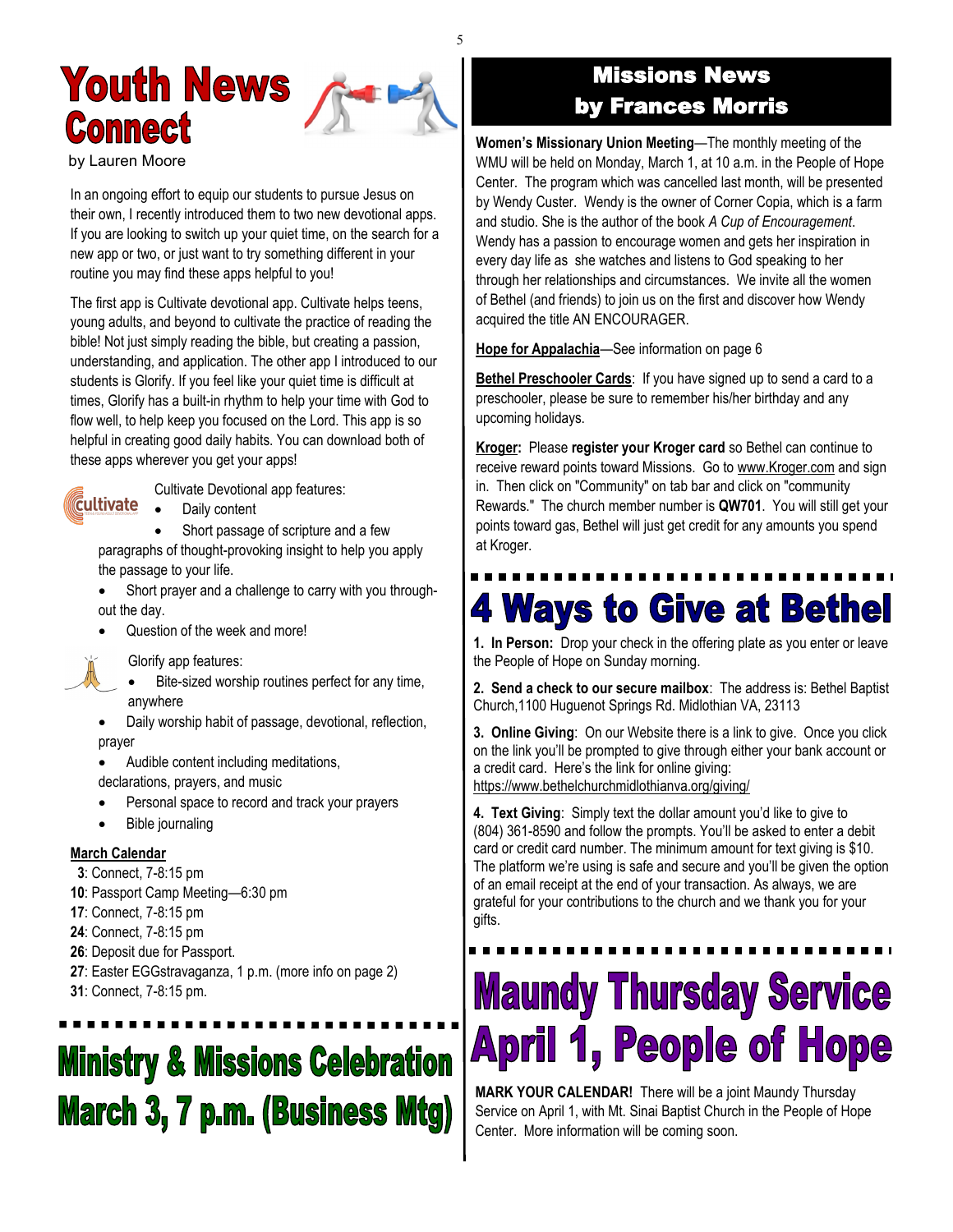![](_page_5_Picture_0.jpeg)

- 1 Abbey Brooks 1 Ed Wooldridge
- 2 Judy Barker
- 3 Amy Beltz
- 3 Nancy Humphreys
- 3 Cheyenne Nelson
- 3 Wendy Palmore
- 4 Conner Brock
- 4 Layne Puryear
- 6 Pat Beltz
- 6 Kari Liverman
- 6 Christine Cullen
- 6 Jeanne Yeager
- 7 Jean Redmond
- 8 Donna Brooks
- 9 Debbie Weir
- 10 Coleman Goodman
- 10 Faith Ann McNeel
- 10 Jennie Sadler
- 11 Gayle Taylor
- 14 Howard Humphreys
- 14 Mark Justis
- 14 Debbie Salyer
- 14 Scott Tooley
- 17 David Wilson 18 Jim Bradley
- 18 Shannon Gerace
- 18 Laura Hughes

17 Wendy Theriot

- 20 Robert Brooks
- 20 Kimberly Cody
- 20 Pat Bartlam 20 Colin Patteson
- 21 Cindy Wight
- 22 Steve Dragnich
- 22 Margaret Watkins
- 24 Doug Acree
- 24 Joe Atkinson
- 26 Barbara Hale
- 27 Brayden Rider
- 28 Andrea Hale
- 28 Connor Smith
- 29 Carrie Persichini
- 29 Bobby Moseley
- 29 Debbie Passmore
- 29 Kenny Passmore
- 30 Bill Redmond
- 31 Rylan Mead

## **Wednesday Night Programs in March**

![](_page_5_Picture_46.jpeg)

- March 3 Ministry & Missions Celebration 7 p.m.
- March 10 Sacred Circle (Zoom) 6:30 p.m.
- March 17 Sacred Circle (Zoom) 6:30 p.m.
- March 24 Sacred Circle (Zoom) 6:30 p.m.
- March 31 Sacred Circle (Zoom) 6:30 p.m. We will be collecting Hope for Appalachia

# **Charlotte's Pantry Schedule**

#### **Upcoming pantry schedule:**

March 10, 5 to 6:30 p.m. March 26, 9 to 11 a.m. April 14, 5 to 6:30 p.m. April 23, 9 to 11 a.m. If you would like to help on either of these dates, please contact Brenda Peck.

![](_page_5_Picture_55.jpeg)

## **Opportunities for:**

Please note: Some of these ministries are on hold due to Covid

#### **Mission/Ministry**

- Music Ministry/Choir (See Gayle Taylor)
- WMU
	- (Meets the first Monday of each month at 10 a.m.)
- Charlotte's Pantry (See Brenda Peck)
- Backpack Ministry (See Vera Caniglia)
- Sunday Morning Nursery Ministry (See Lauren Moore)
- Friends of the Homeless (5th Mondays at 8:30 a.m. (See Ardelle Florence)
- AA Meeting every Thursday at 5:30 p.m.
- Puppet Team (See Andrea Hale)
- Media Center (See Barbara Bell)
- Care Team Ministry (See Pat Reynolds)

#### **Fellowship/Discipleship**

- Men's Fellowship Lunch 1st Thursday of each month at noon (See Bruce Lewis)
- Women's Fellowship Lunch 1st Thursday of each month at noon (See Margaret Gillis)
- Youth Group Meetings every Wednesday night at 6:30 p.m. (See Lauren Moore)
- Bible/Discipleship Study Wednesday evenings at 6:30 p.m.
- Sunday School Classes 9:30 a.m. each Sunday
- Zumba Thursday evenings at 7 p.m. (See Megan Luck)
- Brotherhood Breakfast (every 5th Sunday)
- JIGSAW children's ministry, every Sunday (See Tina McNeel)
- Children in Action meet every 5th Sunday, during the Sunday School hour. (See Frances Morris)

# **Hope for Appalachia**

Hope Boxes until **March 14.** A HOPE BOX (shoebox) is our gift of essential items and also fun items to school children in eastern Kentucky. The box also helps us share the Good News of Jesus with the children.

![](_page_5_Picture_82.jpeg)

Boxes can be picked up in the Hope Center along with a list of needed items. We are collecting for boys and girls in 2nd Grade. Carefully read the list for 2nd graders, to see what is accepted and what is not. The deadline for this project is **MARCH 14.**

#### 6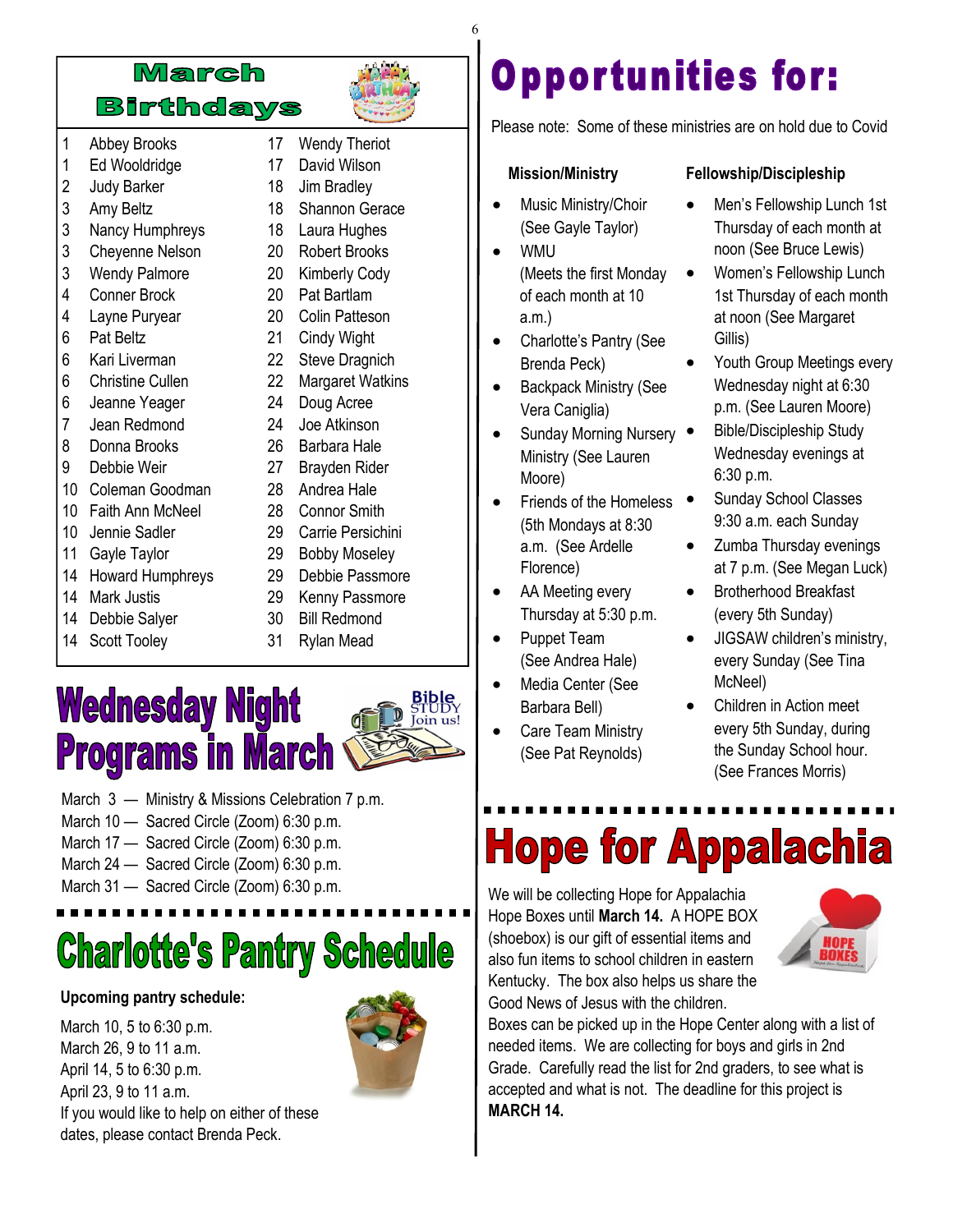# March 2021 **March 2021**

| Sun                                                                                                                                                                         | Mon                        | <b>Lue</b>                    | <b>Med</b>                                                                                        | 달                  | Ξ.                            | Sat                                               |
|-----------------------------------------------------------------------------------------------------------------------------------------------------------------------------|----------------------------|-------------------------------|---------------------------------------------------------------------------------------------------|--------------------|-------------------------------|---------------------------------------------------|
|                                                                                                                                                                             |                            | $\overline{C}$                | $\mathbf{\omega}$                                                                                 | 4                  | $\mathcal{C}$                 | $\sigma$                                          |
|                                                                                                                                                                             | $\rm{m}\,01\rm{-}01\rm{M}$ | Boy Scouts-7 pm               | Passport Camp Meeting—6:30 pm<br>Ministry and Missions Celeb-7 pm                                 | AA Meeting—5:30 pm | Rehearsal for Wedding-TBD     | Historic Sanctuary Only<br>Eichelman Wedding-3 pm |
| $\overline{\phantom{0}}$                                                                                                                                                    | $\infty$                   | $\delta$                      | $\overline{\theta}$                                                                               | $\overline{L}$     | $\overline{z}$                | $\overline{z}$                                    |
| Girl Scout Cookie Sale—2 pm $\left(\text{POH}~\text{parking}~\text{lot}\right)$<br>Sunday School—9:30 am (Historic Sanctuary)<br>$\rm Worship\text{-}10:30\; am\text{-}POH$ |                            | Boy Scouts-7 pm               | Connect Youth (at Bethel) - 7 pm<br>Sacred Circle Zoom-6:30 pm<br>Charlotte's Pantry-5 to 6:30 pm | AA Meeting—5:30 pm | Scouts Set Up                 | Scouts All Day Event POH                          |
| I4                                                                                                                                                                          | $\overline{c}$             | $\overline{\rho}$             | $\overline{L}$                                                                                    | $\sqrt{8}$         | $\tilde{\delta}$              | $\overline{\partial}$                             |
| Sunday School—9:30 am (Historic Sanctuary)<br>$\rm Worship\text{-}10:30\; am\text{-}POH$                                                                                    |                            | Boy Scouts-7 pm<br>B & G-7 pm | Connect Youth (at Bethel) - 7 pm<br>Sacred Circle Zoom-6:30 pm                                    | AA Meeting—5:30 pm |                               |                                                   |
| $\overline{1}$                                                                                                                                                              | $\overline{z}$             | 23                            | 24                                                                                                | 25                 | $\overline{26}$               | 27                                                |
| $\rm Worship\rm{-}1030\;am\rm{-}POH$<br>Sunday School—9:30 am (Historic Sanctuary)                                                                                          |                            | Boy Scouts-7 pm               | Connect Youth (at Bethel) - 7 pm<br>Sacred Circle Zoom-6:30 pm                                    | AA Meeting—5:30 pm | Charlotte's Pantry-9 to 11 am | Drive-Thru<br>Easter EGGstravaganza-1 pm          |
| $28\,$                                                                                                                                                                      | 29                         | $\partial \mathcal{E}$        | $\tilde{J}$                                                                                       |                    |                               |                                                   |
| Sunday School—9:30 am (Historic Sanctuary)<br>$\rm Worship\rm{-}10\rm{.30\;am\rm{-}}POH$                                                                                    |                            | Boy Scouts—7 pm               | Connect Youth (at Bethel) - 7 pm<br>Sacred Circle Zoom-6:30 pm                                    |                    |                               |                                                   |